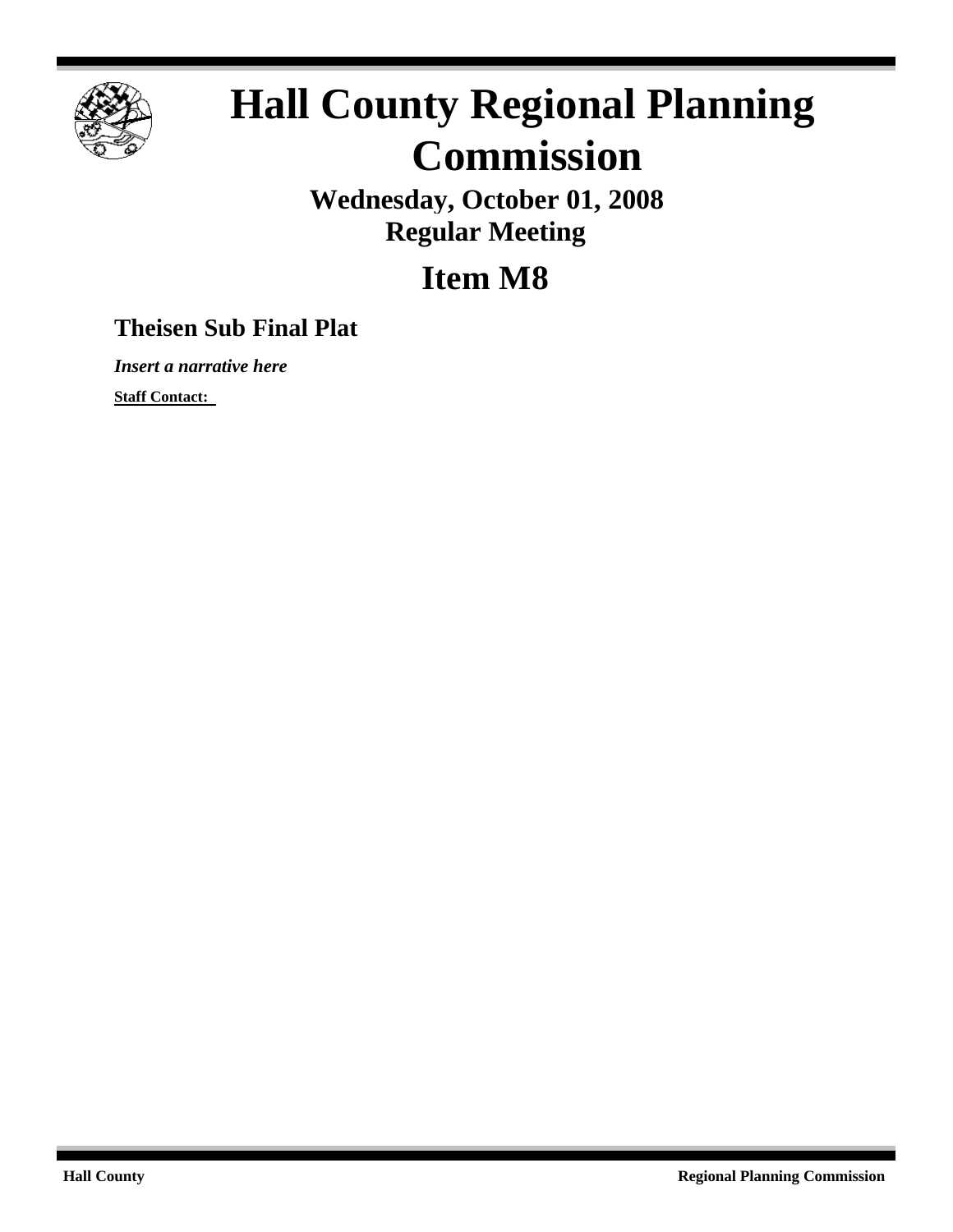September 18, 2008

Dear Members of the Board:

## **RE: Final Plat – Theisen Subdivision**

For reasons of Section 19-923 Revised Statues of Nebraska, as amended, there is herewith submitted a final plat of Theisen Subdivision, located East of 130<sup>th</sup> Road, South of Chapman Road, West of Burwick Road and North of One R Road, in Hall County, Nebraska.

This final plat proposes to create 1 lot on a tract of land in the Southeast Quarter of the Northeast Quarter (SE1/4, NE1/4) of Section Seventeen (17), Township Twelve (12) North, Range Eleven (11) West of the  $6<sup>th</sup>$  P.M., in Hall County, Nebraska. This land consists of approximately 3.868 acres.

You are hereby notified that the Regional Planning Commission will consider this final plat at the next meeting that will be held at 6:00 p.m. on October 1, 2008 in the Council Chambers located in Grand Island's City Hall.

Sincerely,

Chad Nabity, AICP Planning Director

cc: County Clerk County Attorney County Public Works Director County Building Director Manager of Postal Operations Olsson Associates

This letter was sent to the following School Districts 1R, 2, 3, 8, 12, 19, 82, 83, 100, 126.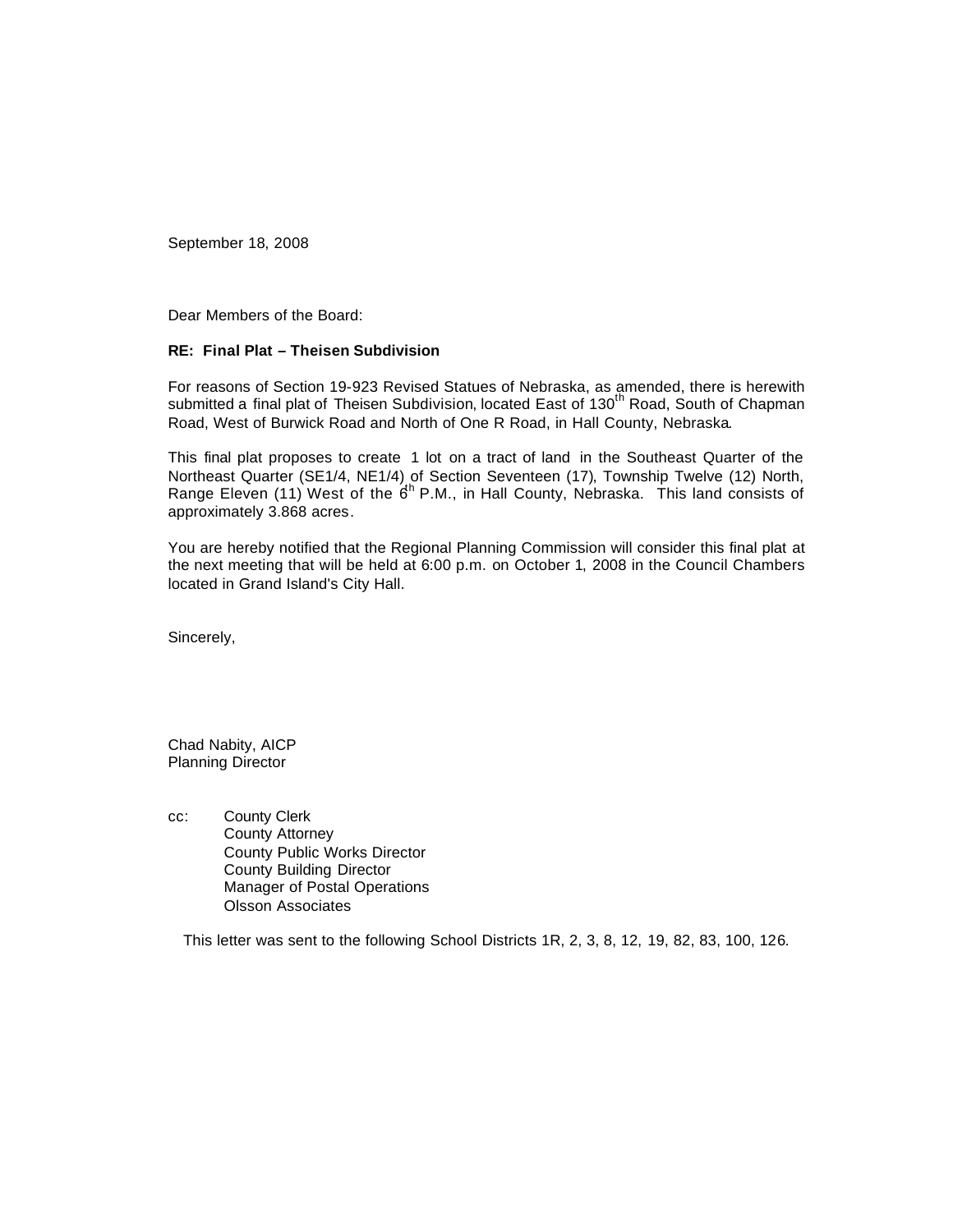